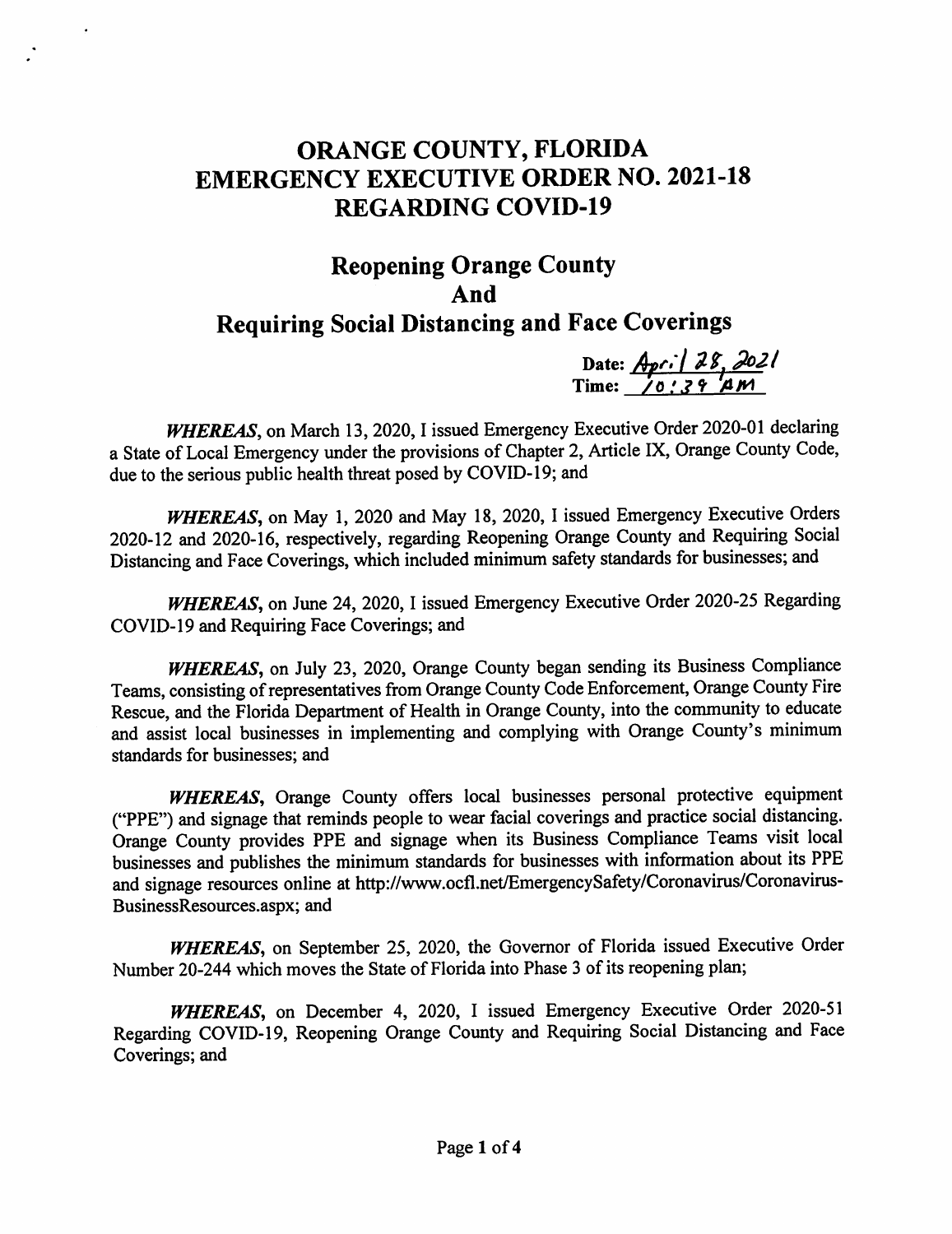WHEREAS, on December 29, 2020, Orange County began providing COVID-19 vaccinations to senior citizens and incrementally expanded vaccination eligibility to April 5, 2021 when Orange County began providing COVID-19 vaccinations to people sixteen (16) years of age and older: and

 $\mathcal{A}^{\mathcal{A}}$ 

WHEREAS, currently over seventy-percent (70%) of Orange County's senior citizens have been fully vaccinated; and

WHEREAS, on March 19, 2021, the Centers for Disease Control and Prevention (CDC) updated its guidance for K-12 schools to reduce its physical distancing recommendation from six  $(6)$  feet to three (3) feet with universal masking; and

WHEREAS, the CDC and other public health experts have recently updated their social distancing and face covering guidelines especially as they relate to outdoor activities and fully vaccinated people; and

WHEREAS, Chapter 252, Florida Statutes, and Chapter 2, Article IX, Orange County Code, empowers the Director of Emergency Management to exercise certain emergency powers via executive order during a state of local emergency; and

WHEREAS, this Emergency Executive Order updates Orange County's social distancing and face covering requirements pursuant to Orange County's vaccination progress and recommendations from public health experts.

NOW, THEREFORE, I, Jerry L. Demings, County Mayor of Orange County, Florida, acting as the Director of Emergency Management, promulgate the following Emergency Executive Order:

Gatherings. This Emergency Executive Order supersedes Section 1(a) of Section 1. Emergency Executive Order No. 2020-12. All persons in Orange County should avoid congregating in large groups and should maintain a distance of at least three (3) feet in between persons.

Face Coverings Required. This Emergency Executive Order supersedes Section 2. Section 2(b) of Emergency Executive Order No. 2020-12 and Sections 2(a) and 2(c) of Emergency Executive Order No. 2020-25.

Both employees and patrons of businesses that require employees and patrons to be  $(a)$ within three (3) feet must wear a face covering, unless the wearing of the patron's face covering would impede the patron's service, in which case only the service provider must wear a face covering.

Every person working, living, visiting, or doing business in Orange County is (b) required to wear a face covering consistent with the guidelines herein while in an indoor place that is open to the public.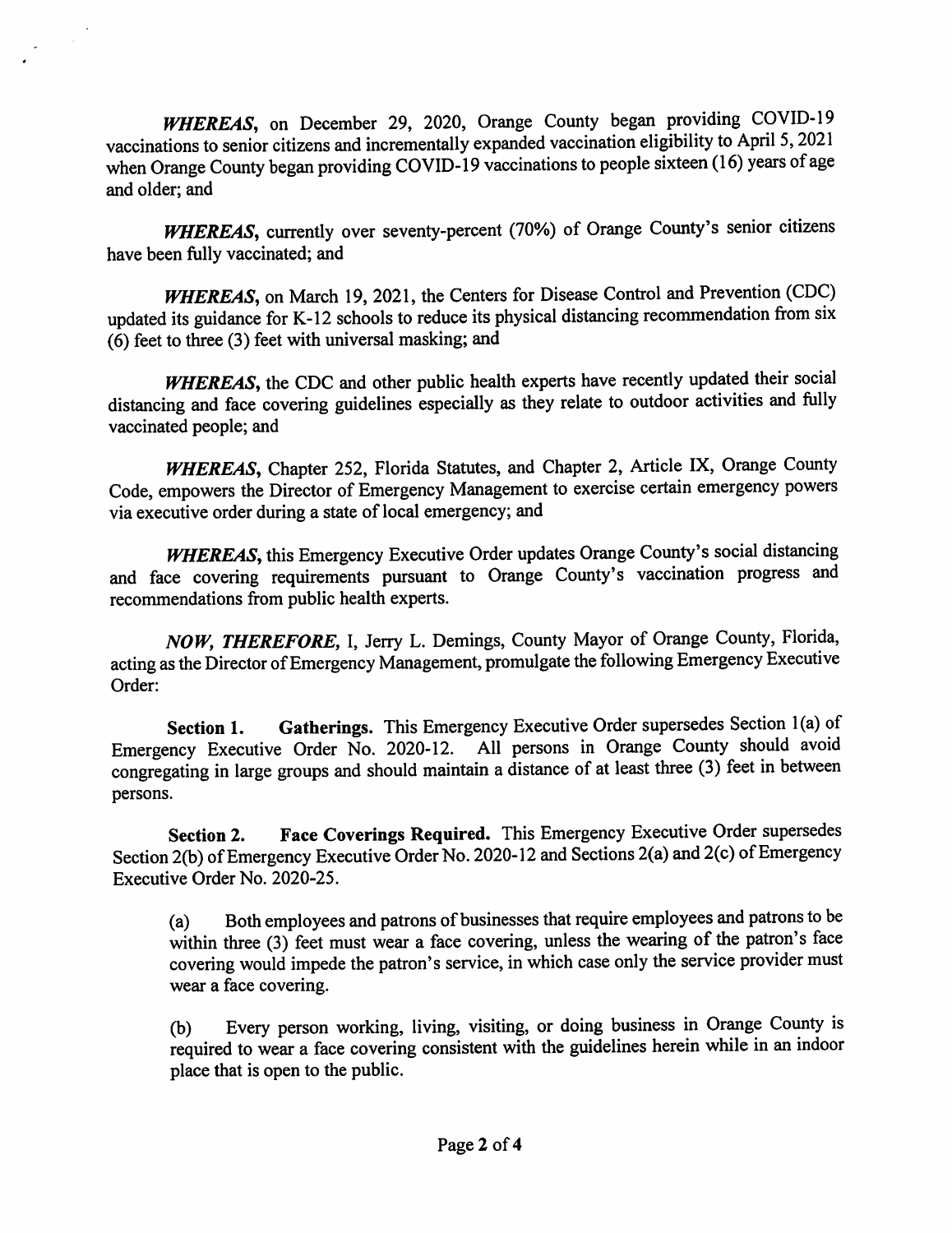Every person working, living, visiting, or doing business in Orange County is  $(c)$ required to wear a face covering while in an outdoor place that is open to the public consistent with the current CDC guidelines.

Minimum Standards for Businesses and Places of Assembly. This **Section 2.** Emergency Executive Order supersedes: Section 2(a) of Emergency Executive Order No. 2020-12 and Sections 2(a), 2(b), and 2(d) of Emergency Executive Order No. 2020-51. All businesses authorized to operate under the Governor's Executive Orders may continue to operate under this Emergency Executive Order. All businesses that have on-site operations must comply with the following minimum standards:

 $\frac{1}{2} \left( \frac{1}{2} \right)^{\frac{1}{2}}$ 

All persons, employees, patrons, and participants must practice social distancing  $(a)$ by staying at least three (3) feet apart.

Businesses shall ensure that all persons, employees, patrons, and participants on its  $(b)$ premises practice social distancing by keeping a minimum distance of three (3) feet apart to the maximum extent possible. Nothing in this Emergency Executive Order shall be construed as limiting a restaurant's indoor capacity as described by Section 3 of the Governor's Executive Order No. 20-244.

Businesses shall ensure that employees wear face coverings in the workplace when  $(c)$ within three (3) feet of someone else and when required by Orange County Emergency Executive Order No. 2020-25, as superseded by this Emergency Executive Order. Businesses shall require customers, clients, and other visitors to the establishment to wear face coverings in accordance with Orange County Emergency Executive Order No. 2020-25, as superseded by this Emergency Executive Order.

Businesses shall monitor its checkout points and staging areas, including  $(d)$ storefronts, for social distancing requirements by marking floors or taking other similar actions to maintain a three (3) foot distance between patrons and employees. Businesses shall institute measures to physically separate and increase distance between employees and patrons by installing partitions or barrier shields made of plexiglass, plastic, or other similar substance.

Applicability, Severability, and Conflict. This Emergency Executive Section 3. Order is issued in addition to the Executive Orders issued by Governor Ron DeSantis. Any provision(s) within this Emergency Executive Order that conflict(s) with any State or Federal law or constitutional provisions, or conflict(s) with or is superseded by a current or subsequently issued Executive Order of the Governor or the President of the United States, shall be deemed inapplicable and deemed to be severed from this Emergency Executive Order, with the remainder of this Emergency Executive Order remaining intact and in full force and effect. In the event of any conflicts between the CDC's guidance and this Emergency Executive Order, this Emergency Executive Order shall govern. This Emergency Executive Order applies to incorporated and unincorporated Orange County and supersedes and replaces any conflicting provisions of prior Orange County emergency executive orders.